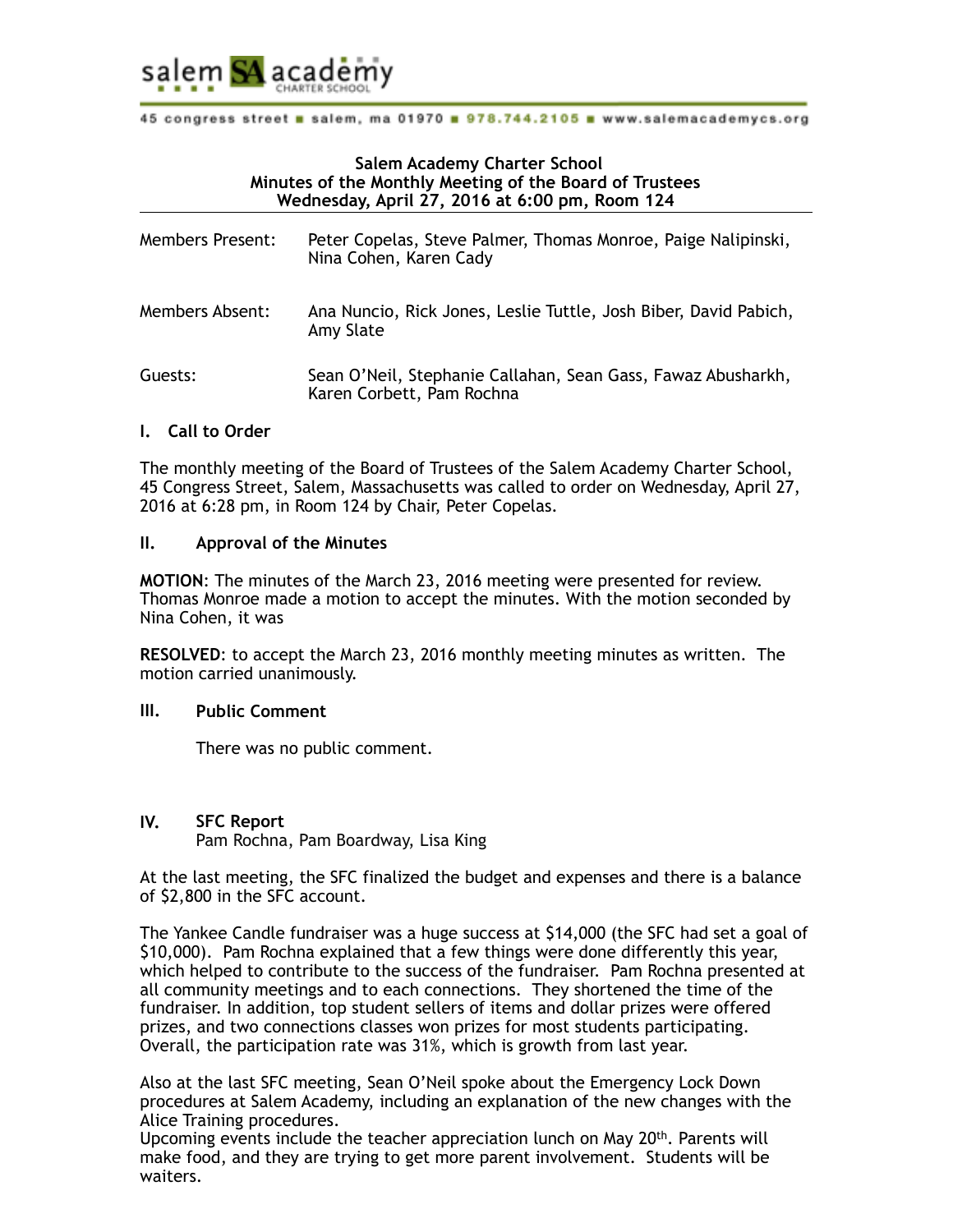

The Family Picnic is scheduled for June 9<sup>th</sup>.

The SFC also discussed adding a new position of a secretary to take notes going forward. The next meeting is scheduled for May  $11<sup>th</sup>$ .

# **V. New Business**

DESE Site Visit

On Tuesday May 3rd at 8:45, the Board of Trustees will meet with the DESE visiting committee during their site visit. So far, the following Trustees have agreed to attend: Peter Copelas, Leslie Tuttle, Karen Cady, Nina Cohen, and Steve Palmer will attend.

On June 3rd, Sean O'Neil is requesting Trustee attendance for the Read visit from 9-10:30. Peter Copelas, Steve Palmer, Paige Nalipinski, Karen Cady, Nina Cohen, and Thomas Monroe are planning to attend.

The next Board of Trustees meeting is scheduled for Wednesday May 25th.

# **VI. Heads of School**

Stephanie Callahan and Sean Gass

Quarter 3

Stephanie Callahan shared that PTS conferences would begin next week. Quarter 3 has ended.

School Safety

Stephanie Callahan spoke about school safety. At this time, our biggest concern is moving this process along. We are working to secure more involvement with the Salem Police soon.

We are also looking at radio communication with walkie-talkies. Salem Public has purchased them. It would cost SACS between \$10-12,000 if we were to purchase the devices, and we would then have a direct line to police. We are looking more closely at this or other options and how to improve our communication overall.

Steve Palmer suggested that we invite Chief Butler to SACS. All Trustees agreed that this would be a sound next step.

# College

May  $1^{st}$  is college decision day. 100% of students have been admitted to colleges and are now looking at financial aid packages. Next week we will know more and will have a complete report in June.

# Staffing

We hired a computer science and technology teacher, Megan Bowen. She is currently teaching 2 choice block classes and is planning her curriculum for next year.

Our Grade 7 ELA teacher left recently because her husband was transferred to California. Benjamin Petrides has taken over the position. He received his BA in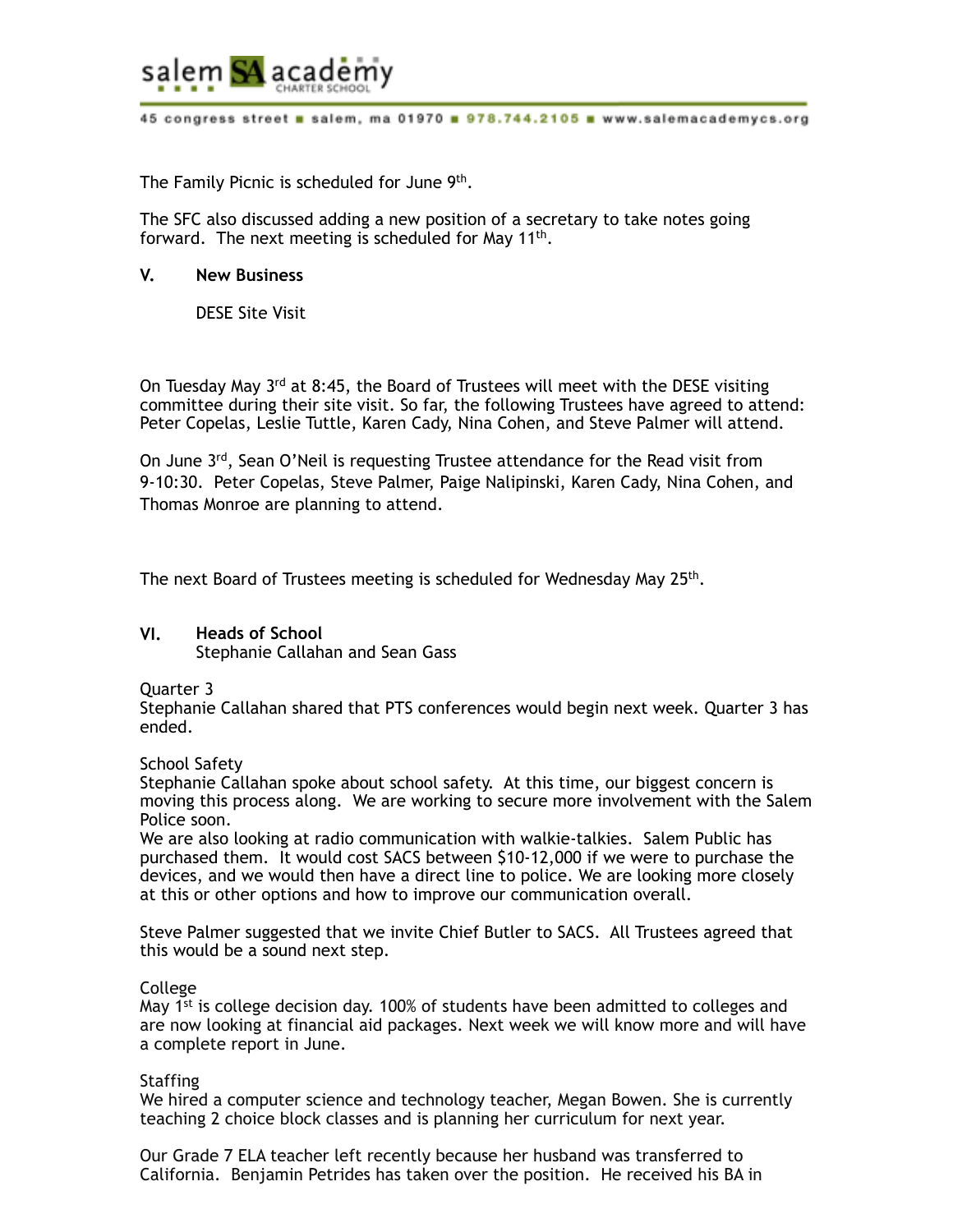

English from Endicott College and has been a Para Professional at SACS and our Cross Country, Boys Varsity Basketball and Baseball Coach for 3 years. He is using our former grade 7<sup>th</sup> ELA teacher's curriculum and the transition is going very well.

For next year, we have hired Shannon Griffin for the  $9<sup>th</sup>$  grade math teacher position. Shannon was a Para Professional with us this year and has a tremendous background in mathematics.

Currently, we have the following openings for next year: 2 Spanish teachers, Grade 7 and 8 ELA, Grade 8 Science and Upper and Lower School Paraprofessionals.

**Testing** PARCC, MCAS and AP exams are all taking place in May.

**VII. Executive Director Report**  Sean O'Neil

Lottery

We held a successful lottery. Most of those students selected are accepting their spaces, however, we are seeing the most fluctuation in the 9<sup>th</sup> grade.

#### **Staffing**

As the Board is aware, a 5% raise was offered to our staff. This raise is a major step forward in the total compensation package, especially since this is a 5% increase for the second year in a row. We also increased the stipends for teacher leader positions and honored the longevity program for  $4<sup>th</sup>$ ,  $8<sup>th</sup>$ , and  $12<sup>th</sup>$  year of service at SACS.

Contracts for the 2016-2017 year are due on Friday.

# **Statehouse**

The Massachusetts Senate President and Speaker of House have agreed that the bill regarding charter school funding will die in committee. The vote to raise the enrollment cap will still occur, and the initiative could still make it onto the ballot in the fall. There is currently heavy lobbying on both sides of the issue.

#### *US News and World Report* Rankings.

SACS was ranked 14<sup>th</sup> in state out of 350 schools, which puts us in the top 4%. We ranked 364 out of 21,000 schools in the nation. We received a Gold ranking in national state and charter school categories, which puts us in the top 2% nationally.

Thomas Monroe asked how we will publicize this huge accomplishment. He suggested a banner outside of Shetland Park. The Trustees discussed a number of ideas and will plan to create more buzz around this ranking.

#### Family Satisfaction Survey

We have the early summary results and will explain the results in more detail after the Administrative Team has had an opportunity to look at the results in detail. 43% of parents responded. We sent families an email with the survey in Survey Monkey. We also sent home hard copies in English and Spanish. The responses are mostly positive, with extracurricular programs mentioned as an area that is still lacking. We are aware of this gap and are working towards building up our arts and athletic programs even more next year.

# **VIII. Committee Reports**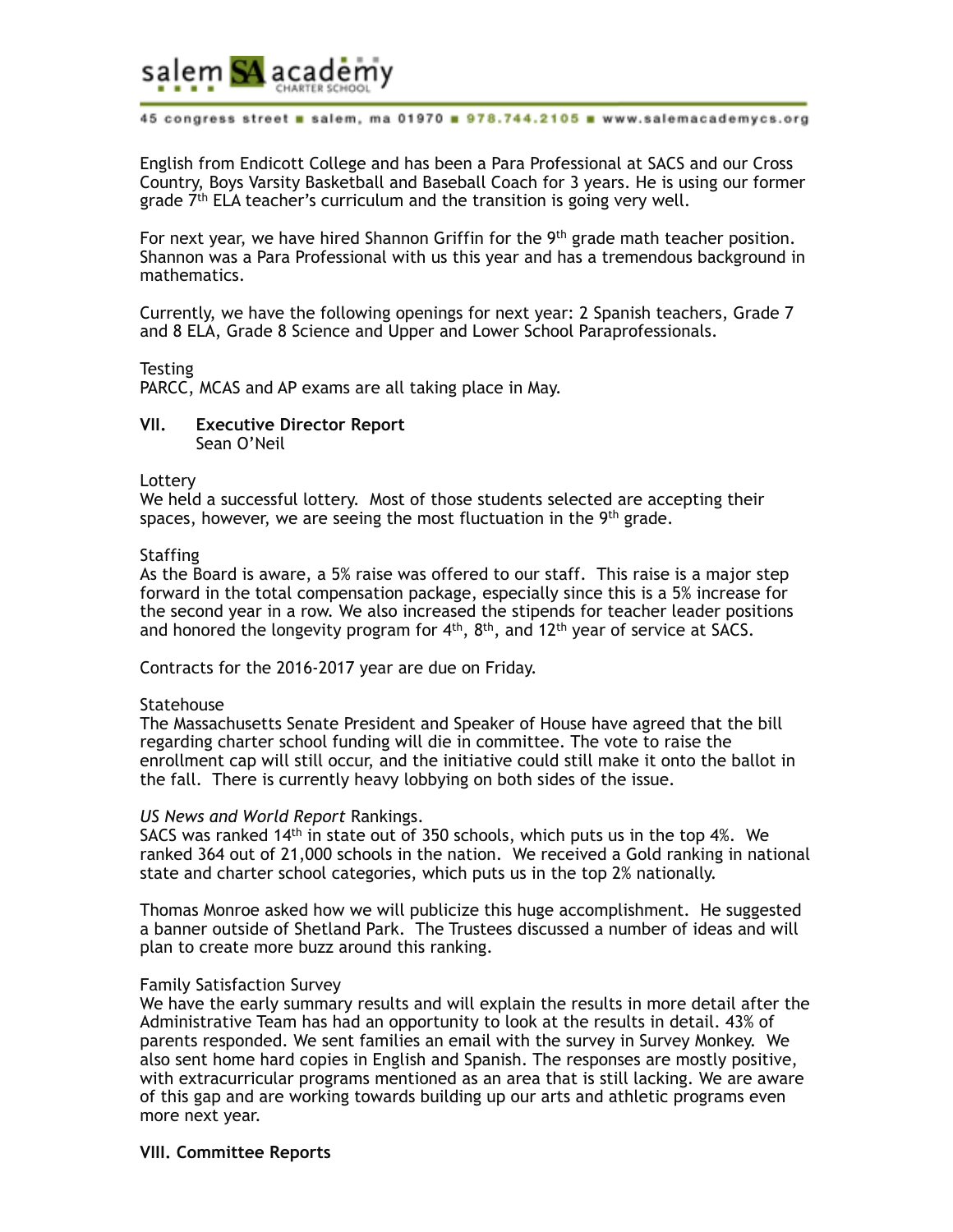

A. Finance Committee Thomas Monroe, Chair

Thomas Monroe reported that there are not many changes this month, and that the balance sheet remains almost the same.

In the Profit and Loss budget performance, the tuition figure dropped because of decreased enrollment to 419 from 423 students.

We are continuing to adjust the contingency number each month. The rental allowance reserved still remains untouched.

- B. Facilities Committee Leslie Tuttle, Chair
- 1. Status regarding the Building Two Arts Complex

Sean O'Neil reported that we have signed a lease with Shetland Park. He then distributed a copy of the floor plans. The demolition process has already begun and is almost complete. The design plan has been passed on to an architect for construction documents, and we are planning for a ribbon cutting in the fall.

Nina Cohen asked how we can announce this news to parents and students, and to the community. She added that we could offer walkthroughs to build excitement about. The Development Committee will discuss how to capitalize on this excitement, including taking pictures along the process to share with families and the community.

- 2. Status regarding the Norman H. Read Gymnasium
	- Leslie Tuttle

Leslie Tuttle reported that we signed a lease. Sean O'Neil distributed a vision of the gymnasium, which includes locker rooms, a lobby, storage spaces, and a gym. The precise timing of the completion is still to be determined, but construction will begin this summer.

C. Development Committee Nina Cohen, Chair

The Development Committee met twice since the last Board of Trustee's meeting. Currently, they are focusing most of their efforts on the Peabody grant match. The new tagline has become – "we can't do it without you." The Committee is planning to offer naming options, possibly in chairs, bricks, or other permanent equipment in the new buildings.

The committee is looking for wider participation, so that families share in contributing to the growth of this school. We are close to the match now, and will add a rising thermometer to the website to show progress. The SFC donated \$2,000 to this effort and we also received 100% board participation.

We are waiting to hear from other Foundation where we submitted applications including a \$100,000 grant from Cummings, \$10,000 from the Sprague Foundation, and \$36,000 from Mifflin.